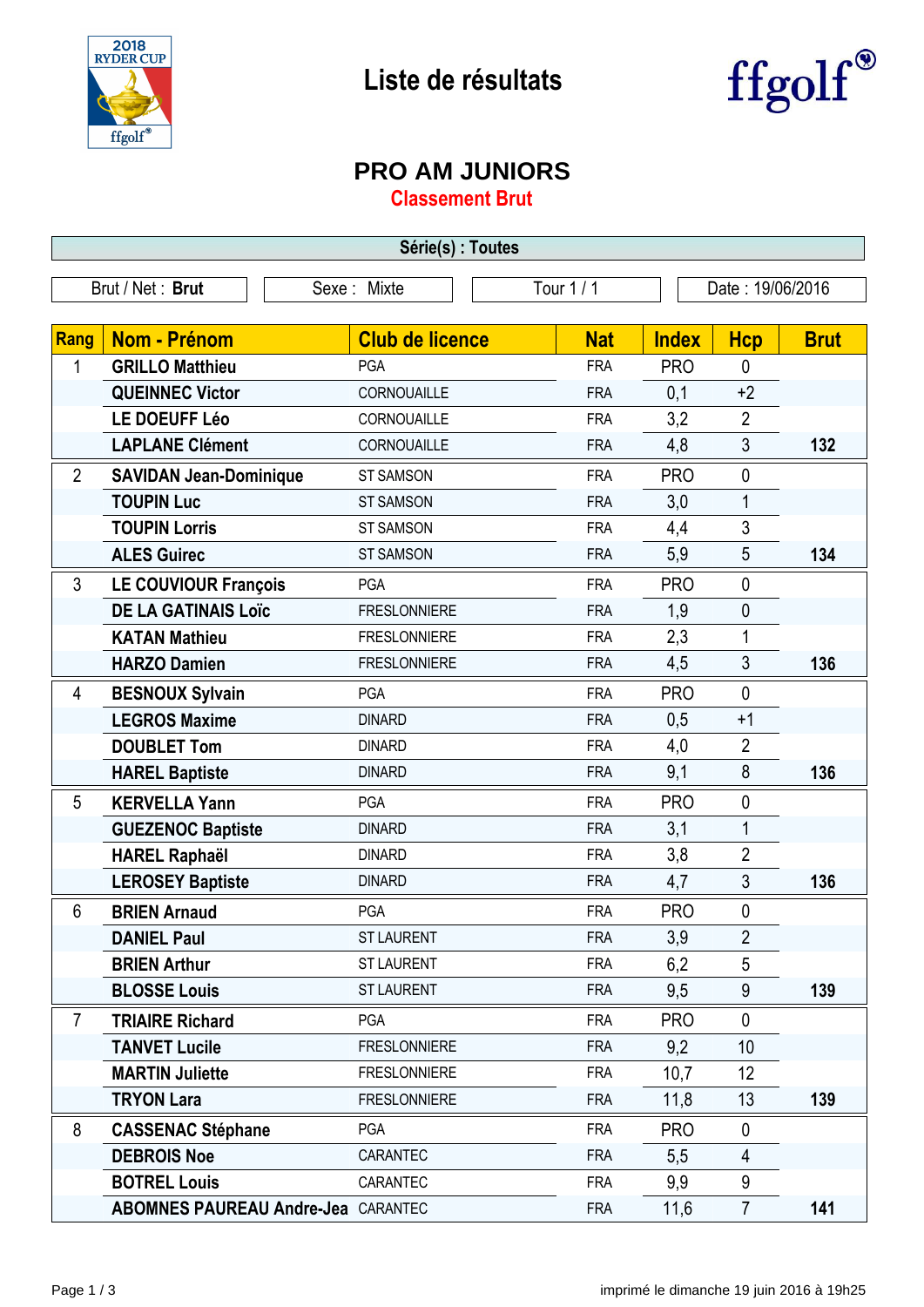| Rang | <b>Nom - Prénom</b>                    | <b>Club de licence</b> | <b>Nat</b> | <b>Index</b> | <b>Hcp</b>     | <b>Brut</b> |
|------|----------------------------------------|------------------------|------------|--------------|----------------|-------------|
| 9    | <b>CARRET Jean-Marie</b>               | PGA                    | <b>FRA</b> | <b>PRO</b>   | $\mathbf 0$    |             |
|      | <b>ARCHER Hugo</b>                     | CAP MALO               | <b>FRA</b> | 2,7          | 1              |             |
|      | <b>DE LA GATINAIS Maël</b>             | CAP MALO               | <b>FRA</b> | 5,2          | 4              |             |
|      | <b>LE BRUN Tim</b>                     | CAP MALO               | <b>FRA</b> | 9,4          | 8              | 145         |
| 10   | <b>COATHALEM Bertrand</b>              | <b>LANNIRON</b>        | <b>FRA</b> | <b>PRO</b>   | $\mathbf 0$    |             |
|      | <b>LE BARON Benoit</b>                 | <b>LANNIRON</b>        | <b>FRA</b> | 2,7          | $\mathbf{1}$   |             |
|      | <b>GUILLOU Theo</b>                    | <b>LANNIRON</b>        | <b>FRA</b> | 8,4          | $\overline{7}$ |             |
|      | <b>TYMEN Malo</b>                      | <b>LANNIRON</b>        | <b>FRA</b> | 9,3          | 8              | 145         |
| 11   | <b>COUSINOU Erwan</b>                  | CAP MALO               | <b>FRA</b> | <b>PRO</b>   | $\mathbf 0$    |             |
|      | <b>ARCHER Inès</b>                     | CAP MALO               | <b>FRA</b> | 6,6          | $\overline{7}$ |             |
|      | <b>LANDAIS Jean-Baptiste</b>           | CAP MALO               | <b>FRA</b> | 10,1         | 9              |             |
|      | <b>SARAZIN Aubin</b>                   | CAP MALO               | <b>FRA</b> | 10,9         | 6              | 147         |
| 12   | <b>BAUME Baptiste</b>                  | <b>ODET</b>            | <b>FRA</b> | <b>PRO</b>   | $\mathbf{0}$   |             |
|      | <b>GOARIN Victor</b>                   | <b>ODET</b>            | <b>FRA</b> | 11,8         | 11             |             |
|      | <b>BRETON Mathis</b>                   | <b>ODET</b>            | <b>FRA</b> | 18,0         | 18             |             |
|      | <b>QUEAU Julie</b>                     | <b>ODET</b>            | <b>FRA</b> | 25,3         | 28             | 147         |
| 13   | <b>CHASSENDE BAROZ Christophe ODET</b> |                        | <b>FRA</b> | <b>PRO</b>   | $\mathbf 0$    |             |
|      | <b>EYCHENNE Lena</b>                   | <b>ODET</b>            | <b>FRA</b> | 17,3         | 19             |             |
|      | <b>ROUEILLE Lauranne</b>               | <b>ODET</b>            | <b>FRA</b> | 20,1         | 22             |             |
|      | <b>COLLIOU Simon</b>                   | ODET                   | <b>FRA</b> | 27,0         | 28             | 150         |
| 14   | <b>VANDENTORREN Christophe</b>         | <b>BADEN VANNES</b>    | <b>FRA</b> | <b>PRO</b>   | $\mathbf 0$    |             |
|      | <b>BARILLE Ninon</b>                   | <b>BADEN VANNES</b>    | <b>FRA</b> | 9,0          | 10             |             |
|      | <b>GUILLON Arthur</b>                  | <b>BADEN VANNES</b>    | <b>FRA</b> | 9,5          | 9              |             |
|      | <b>SOMMER Clément</b>                  | <b>BADEN VANNES</b>    | <b>FRA</b> | 9,7          | 9              | 151         |
| 15   | <b>BARRANDON Frédéric</b>              | PLOEMEUR OCEAN         | <b>FRA</b> | <b>PRO</b>   | $\mathbf 0$    |             |
|      | <b>DELAGRANDA Axel</b>                 | PLOEMEUR OCEAN         | <b>FRA</b> | 10,4         | 10             |             |
|      | <b>BRISSET-LAVENTURE Viktor</b>        | PLOEMEUR OCEAN         | <b>FRA</b> | 14,0         | 14             |             |
|      | <b>DESTREMONT Mathis</b>               | PLOEMEUR OCEAN         | <b>FRA</b> | 24,0         | 25             | 152         |
| 16   | <b>JIRSA Pavel</b>                     | PLOEMEUR OCEAN         | <b>FRA</b> | <b>PRO</b>   | $\mathbf 0$    |             |
|      | <b>LE GUEN Paul</b>                    | VAL QUEVEN             | <b>FRA</b> | 8,1          | $\overline{7}$ |             |
|      | <b>PLOTON Romain</b>                   | VAL QUEVEN             | <b>FRA</b> | 20,3         | 21             |             |
|      | <b>OUBOUCH Yanis</b>                   | VAL QUEVEN             | <b>FRA</b> | 26,2         | 22             | 154         |
| 17   | <b>JARNO Jérôme</b>                    | <b>PGA</b>             | <b>FRA</b> | <b>PRO</b>   | $\mathbf 0$    |             |
|      | <b>ROBILLARD Anthony</b>               | PEN AR BED             | <b>FRA</b> | 9,0          | 8              |             |
|      | <b>ROBILLARD Elodie</b>                | PEN AR BED             | <b>FRA</b> | 17,7         | 20             |             |
|      | <b>FAUVEL Manon</b>                    | <b>BREST ABERS</b>     | <b>FRA</b> | 35,5         | 40             | 155         |
| 18   | <b>VAUCHIER Antoine</b>                | <b>PGA</b>             | <b>FRA</b> | <b>PRO</b>   | $\mathbf 0$    |             |
|      | <b>GENEVRIER Jules</b>                 | <b>BADEN VANNES</b>    | <b>FRA</b> | 15,5         | 15             |             |
|      | <b>GENEVRIER Emile</b>                 | <b>BADEN VANNES</b>    | <b>FRA</b> | 15,5         | 15             |             |
|      | <b>LE LOREC Théo</b>                   | <b>BADEN VANNES</b>    | <b>FRA</b> | 18,9         | 19             | 157         |
| 19   | <b>SEITE Benjamin</b>                  | <b>PGA</b>             | <b>FRA</b> | <b>PRO</b>   | $\mathbf 0$    |             |
|      | <b>GUITTON Mathéo</b>                  | AJONCS D'OR            | <b>FRA</b> | 11,1         | 10             |             |
|      | <b>VERGEZ Mathis</b>                   | AJONCS D'OR            | <b>FRA</b> | 21,2         | 17             |             |
|      | <b>DEPARTOUT-PIGNARD Gabriel</b>       | AJONCS D'OR            | <b>FRA</b> | 27,5         | 29             | 158         |